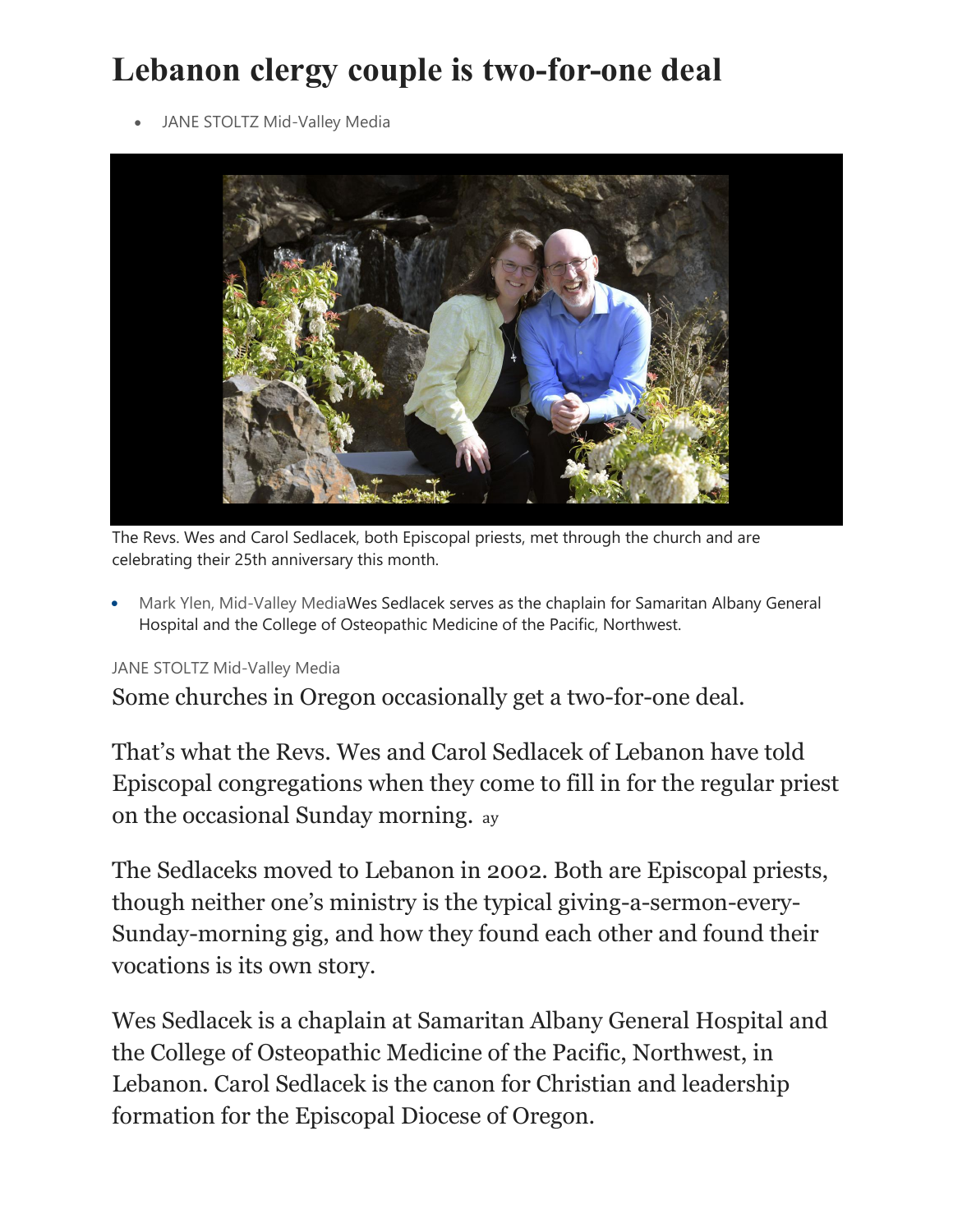Wes, originally from Milwaukie, is a fifth-generation Oregonian whose great-great-grandfather, Doc Hartley, came to Oregon by stowing away on a wagon train. Hartley obtained a donation land claim near Gresham, where there's a school named for him. His wife, who was born Carol Westerberg, is a third-generation Astoria native.

Wes holds a bachelor of arts degree in theater and history from University of Portland. "I was going to teach high school if the acting thing didn't work out … and it didn't," he said. "I was in two professional shows before having to get a real job." He added that his theater background has helped him with preaching.

Carol earned a bachelor of science in speech communications from Oregon State University. She had originally planned to become a pharmacist like her father, but something told her to prepare for a different type of work … one where she might sometimes speak to groups of people.

After college, Wes worked at remodeling, bartending and pizza delivery; he also did volunteer youth ministry in Episcopal churches.

Carol spent a year of service in Washington, D.C., as part of a program of Washington National Cathedral. She was a full-time volunteer program director in a low-income senior housing project. During that year, Carol discerned her call to the priesthood. She received a master of divinity degree from Virginia Theological Seminary in Alexandria.

Meanwhile, back in Oregon, Wes interviewed for a paid youth ministry position. Two Episcopal churches, St. Gabriel's in Portland and St. Bartholomew's in Beaverton, were looking to share a full-time youth minister. Because Wes was committed to managing a pizza restaurant, he decided he didn't want to work for two churches. He inquired as to the possibility of just working at St. Gabriel's, and was hired to do that.

At this same time, Carol had an interview at St. Bartholomew's for a half-time clergy position but didn't feel motivated to return to Oregon for less than a full-time job.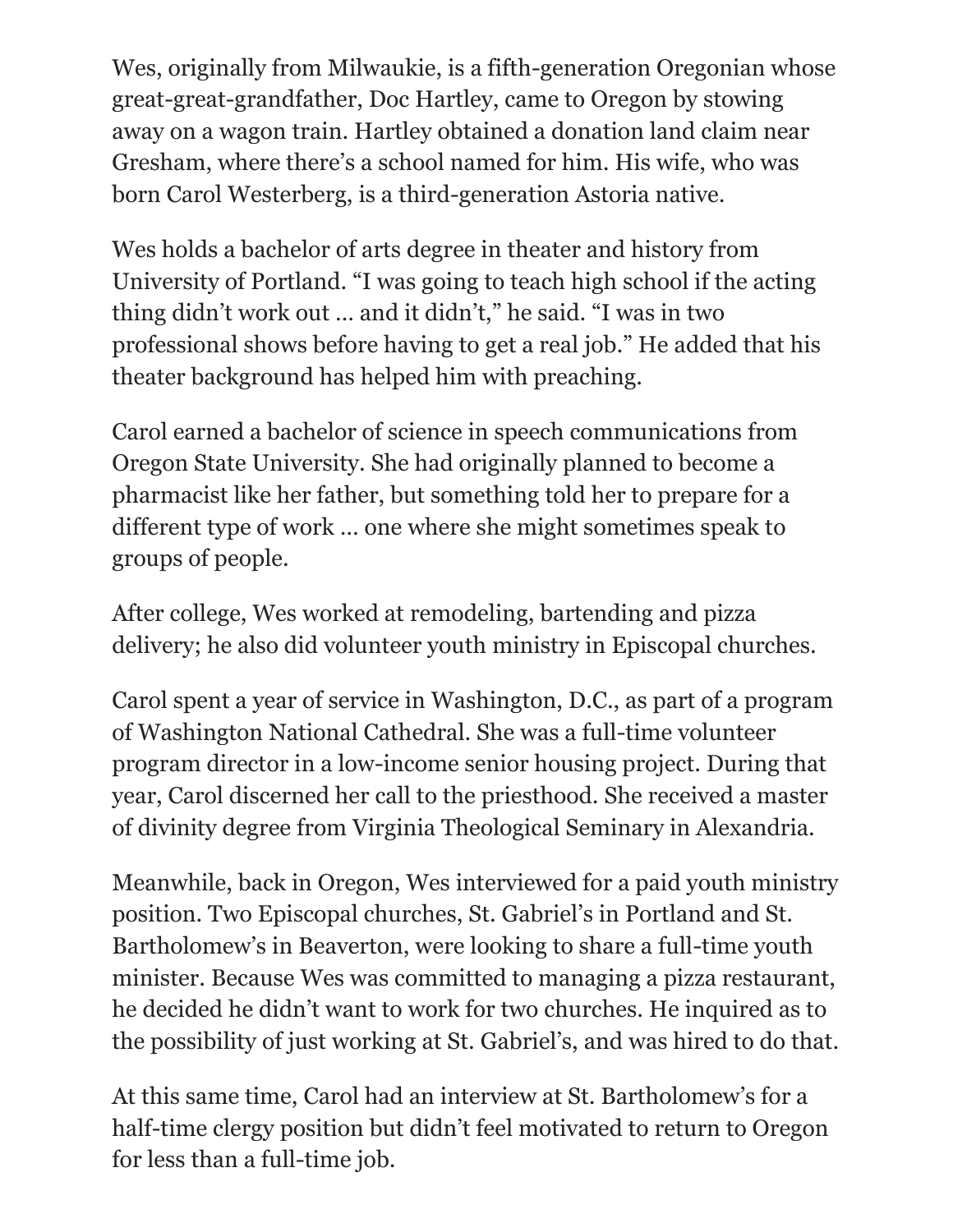But since Wes had turned down the youth-worker gig at St. Bartholomew's, the staff there had an idea: Why not create a full-time assistant clergy position, and have that person focus mainly on youth ministry? And why not offer the job to Carol Westerberg? Carol accepted and happily returned to Oregon.

A few months later, Wes Sedlacek met Carol Westerberg when they were both appointed to the design team for a youth conference to be held at St. Bartholomew's. Since they had the same day off, they started getting together to play golf, telling each other it wasn't going to be a relationship, that they were just hanging out as friends.

When Carol was ordained to the priesthood in November 1994, Wes attended the first Eucharist where she presided. Afterward, they went to Dairy Queen and talked for four hours straight. As time went on, they realized they were flirting with each other and that they wanted to date.

The following Easter, they dyed eggs together. Wes wrote "Will you marry me?" in wax pencil on an egg and left it in the purple dye. Carol found it and said, "Is this for real?" Wes replied, "I think so." They were married at St. Bartholomew's on April 20, 1996 — 25 years ago this month.

The Sedlaceks spent time in Austin, Texas, where Wes attended Seminary of the Southwest. They moved to Lebanon in 2002, where Carol became the priest at St. Martin's Episcopal Church. Wes became assistant rector at the Episcopal Church of the Good Samaritan in Corvallis. Eventually they moved on to their present positions.

"Wes and I each have our own ministries, and occasionally we get to serve together (at Sunday worship)," Carol said. "Those times are a real treat. Right now neither of us have our own congregations, so we get to do supply services (filling in for an absent priest) together. We've enjoyed going to places like Gold Beach or Sutherlin or Coquille to take services in the small towns together.